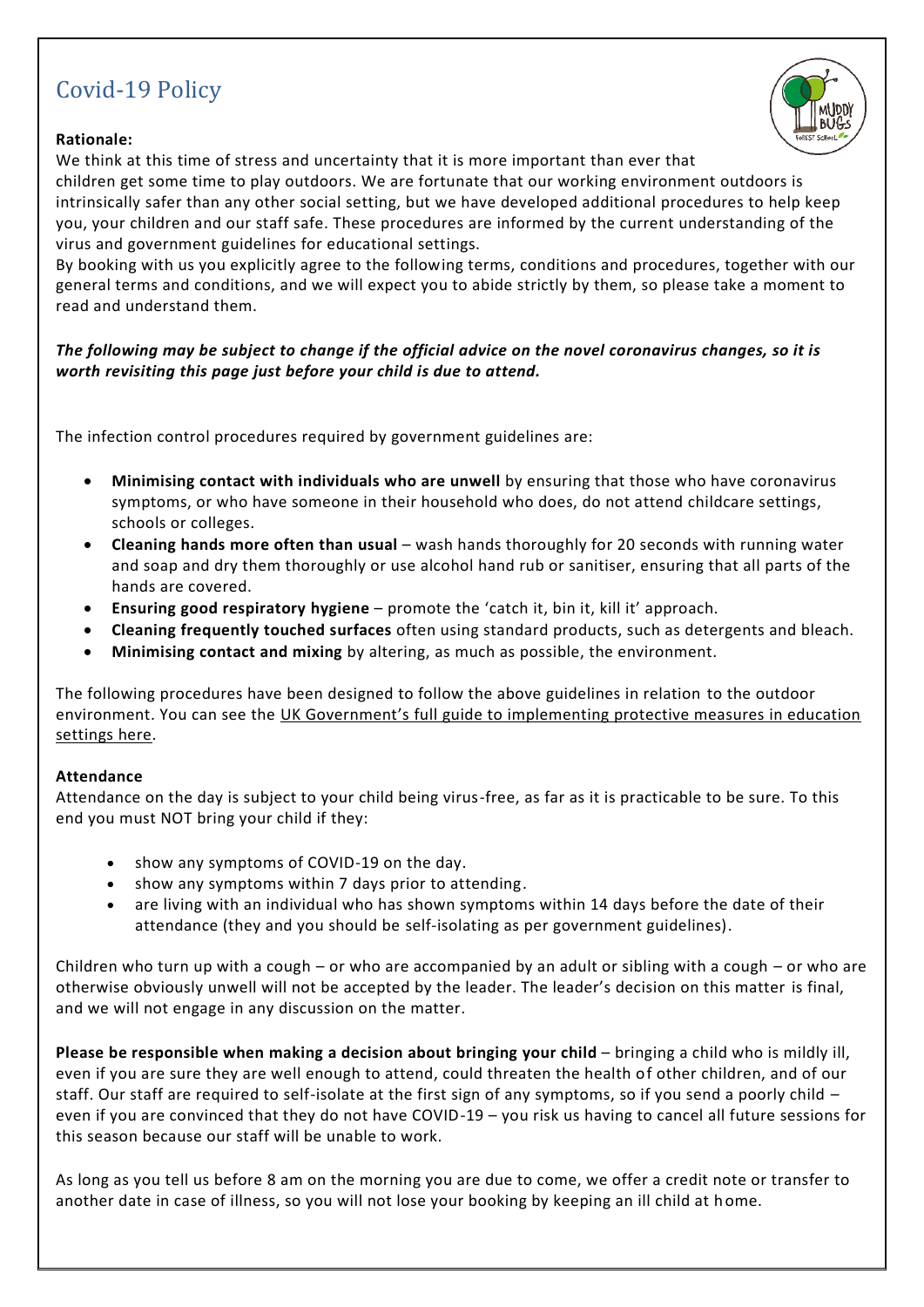# **Additional kit on the day**

#### *Hand washing*

We provide hand sanitiser to use before and after activities. A hand washing station with soap and water will also be used before snack time.

#### *Disposable tissues*

We comply with the government's "catch it, bin it, kill it" advice. All children attending must have a packet of disposable tissues so they can catch and bin their coughs and sneezes.

## **On the day**

## **Transport**

Avoid public transport if possible. If you must use public transport, follow the government guidelines on safe travelling.

## **Group size**

The UK government's rule for educational groups meeting outdoors is set to a limit of 15 adults, children under school age are not counted in this total. However, we only allow 1 child per adult in order to a) limit the group size b) ensure that you can supervise them appropriately. Adults will be reminded to adhere to social distancing guidelines. This guidance will be updated in accordance with the government's recommendations.

#### **Registration**

If this is your first visit to Muddy Bugs Forest School, please ensure that you have fully completed the consent and medical forms via the booking page to attending the session – this protects you from having to use a pen that has been touched by others.

## **Hygiene procedures**

The current science on the transmission on the novel coronavirus indicates that:

- transmission is greatly reduced outside
- children are at less risk than adults of transmitting the disease and of developing serious symptoms

…which is reassuring. However, we have introduced some additional hygiene procedures into our sessions, to provide extra security against transmission:

- children will not be permitted to hold hands hand-hand and then hand-face contact seems to be a significant vector, so we will be encouraging children to avoid contact with each other wherever possible
- any games which involve hand holding or prolonged physical contact will be adapted to avoid these
- everyone will be required to use hand sanitiser before snack breaks and activities using tools
- unfortunately, there will be no toileting facilities during the session due to the risks of contamination when using disposable toilets. A space for changing babies is available, and we will provide wipes for you to disinfect surfaces and touch points afterwards.

## **Distance**

It is clearly impossible to maintain a 2m distance in woods and rough terrain at every second of the day with children. However, any games or activities that involve touching or holding hands will be adapted to avoid physical contact, and children will be spaced out while engaged in social actions (such as eating or crafting) to maximise the distance between them.

The greeting time/safety rules will be set up so that there is adequate space between each child and between children and adults.

Routes to and from camp will be planned to avoid as far as possible any narrow paths or pinch points.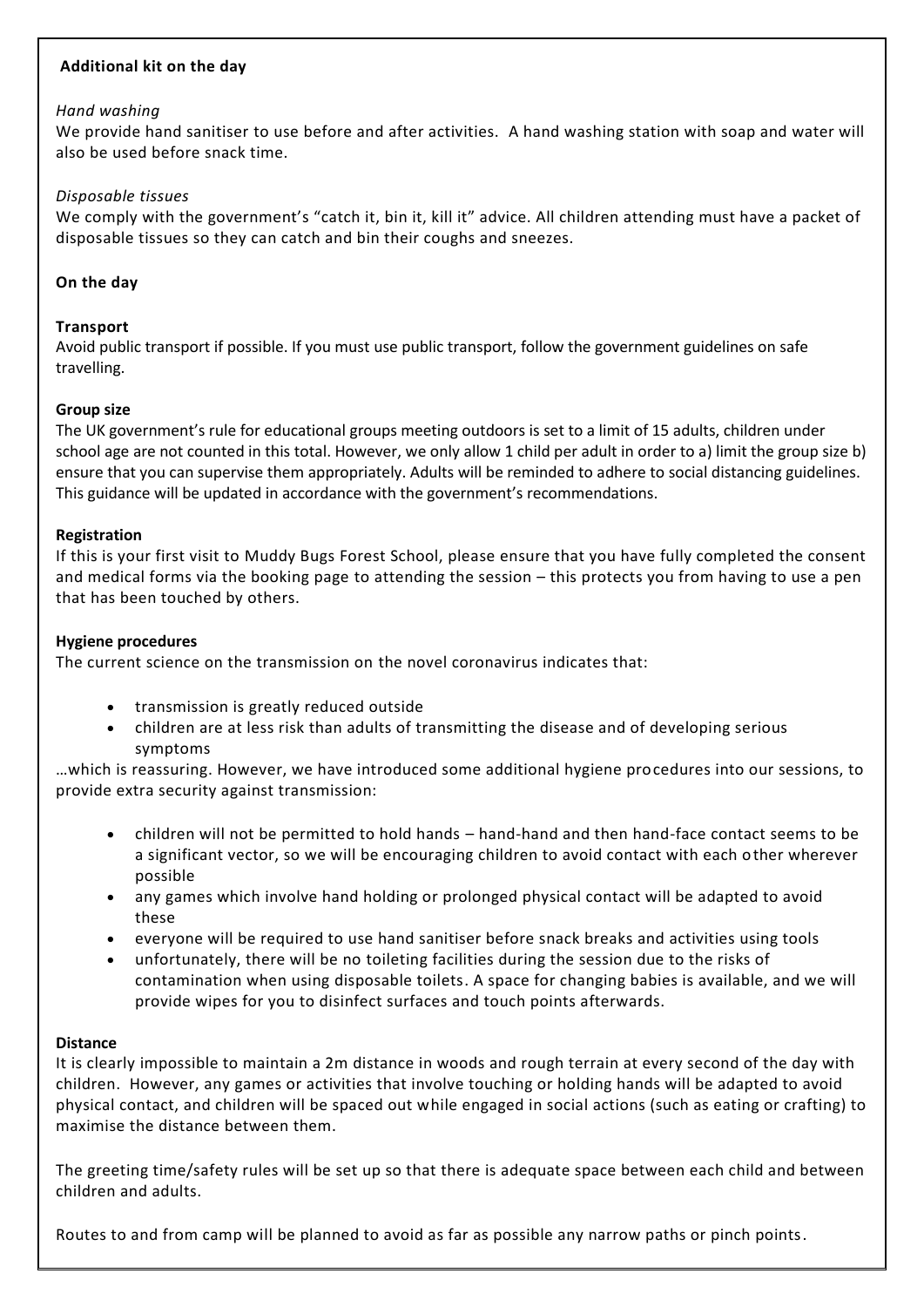Static social activities, where children are sitting together will be arranged to maintain at least a 1m distance between seated or standing children and adults as far as is practicable.

We provide disinfectant wipes and hand sanitiser at each tool station so that contamination is reduced when handling any equipment.

## **After the day**

If your child or any member of their family group develops symptoms of COVID-19 within 2 weeks of their visit to us please email us at [hello@muddybugsforestschool.co.uk](mailto:hello@muddybugsforestschool.co.uk)

It is a good idea to launder clothes after a session in which you have been in contact with anyone who is not from your immediate household, as there is some evidence the virus can linger on fabrics.

*Adopted March 2021 Review date March 2023 Directors: Ann Bower and Kirsten McGuire*